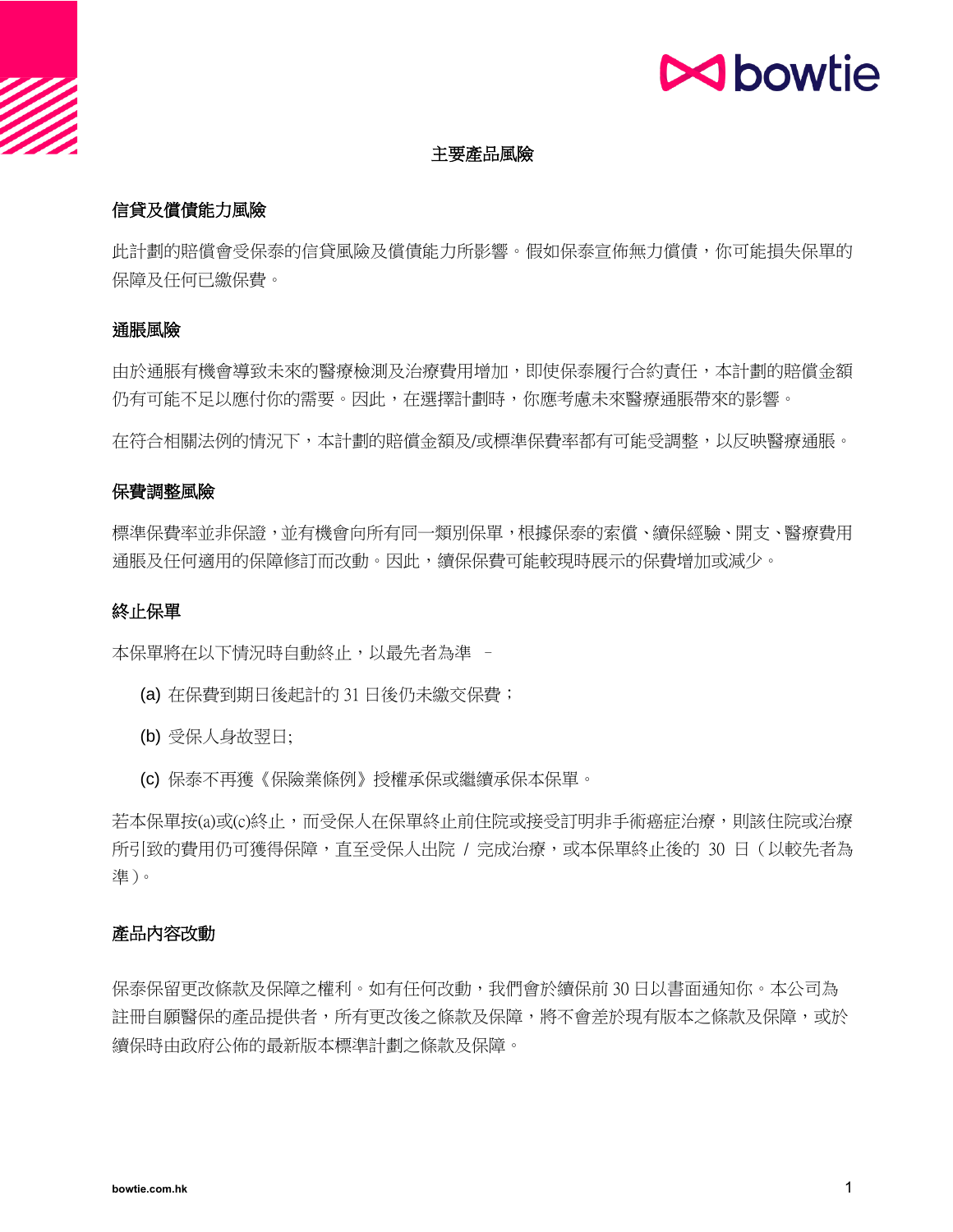

## **N**bowtie

## 主要不保事項

按本計劃,保泰不會賠償與下列項目相關或由其引致的費用:

- 任何非醫療所需治療、治療程序、藥物、檢測或服務;
- 納粹為接受診斷程序或專職醫療服務的住院,除非該程序或服務是在註冊醫生建議下進行, 或無法以日症方式有效地進行;
- 治療保單生效前或保單繕發後起計 5 年內感染的人體免疫力缺乏病毒 ("HIV") 及其相關 的傷病(因性侵犯、醫療援助、器官移植、輸血或捐血、或出生時受 HIV 感染所引致的傷病 除外);
- 倚賴或過量服用藥物、酒精、毒品或類似物質(或受其影響);
- 故意自殘身體或企圖自殺、參與非法活動、或性病及經由性接觸傳染的疾病或其後遺症;
- 以美容或整容為目的的服務,除受保人因意外而受傷,並於意外後 90 日内接受的必要醫療服 務;
- 矯正視力或屈光不正的服務,而該等視力問題可诱過驗配眼鏡或隱形眼鏡矯正;
- 預防性治療及預防性護理(為了避免因接受其他醫療服務引起的併發症而進行的治療、監測、 檢杳或治療程序、移除癌前病變及為預防過往傷病復發或其併發症的治療除外);
- 牙科醫生進行的牙科治療及口腔頜面手術的費用(因意外引致在住院期間接受的急症治療及 手術除外);
- 與產科狀況及其併發症,或性機能失常相關的醫療及輔導服務;
- 購買屬耐用品的醫療設備及儀器;
- 傳統中醫治療;
- 按接受治療、治療程序、檢測或服務所在地的普遍標準(或尚未經當地認可機構批准)界定 為實驗性或未經證實醫療成效的醫療技術或治療程序;
- 受保人年屆八 (8) 歲前發病或確診的先天性疾病;
- 戰爭、內戰、侵略、外敵行動、敵對行動、叛亂、革命、起義、或軍事政變或奪權事故引致 的傷病;
- 由任何法律,政府、僱主或第三方提供的醫療或保險計劃賠償的費用。

上述項目只供參考,有關全部及詳細不保事項,請參閱此計劃之條款及細則的「一般不保事項」部 分。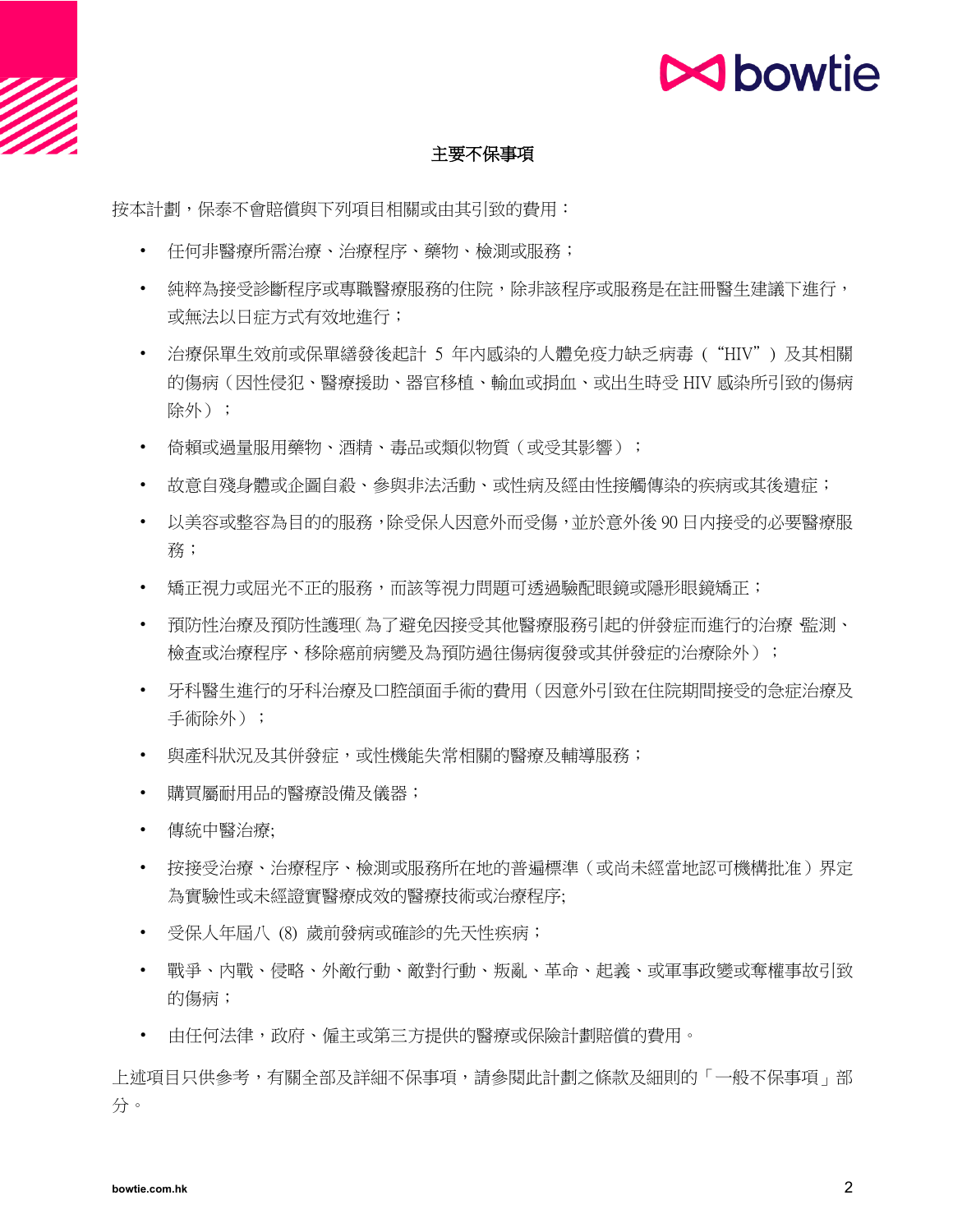

#### 產品限制

#### 等候期

指定項目的保障會於以下日期生效:

| 項目                   | 等候期          |
|----------------------|--------------|
| 疾病及意外受傷              | 即時           |
| 投保前已有病症 ^            | 保單生效日起計的 1 年 |
| 針對人體免疫力缺乏病毒的治療 (HIV) | 保單生效日起計的 5 年 |

^ 賠償詳情(如適用)請參考以下部份

## 投保前已有病症

保泰可因投保申請文件中披露的投保前已有病症加設個別不保項目。除非受個別不保項目所規限, 保泰保障已在投保申請文件中披露的投保前已有病症。

保泰保障受保人於投保前不察覺不察覺的投保前已有病症,但賠償金額有以下限制。

| 保單年度     | 賠償        |
|----------|-----------|
| 首個保單年度   | 沒有保障      |
| 第二個保單年度起 | 按保障限額全數賠償 |

#### 合理及慣常的醫療所需治療

保泰只會賠償合理及慣常的醫療所需治療所衍生的費用。

「醫療所需」的治療或服務須符合下列條件 –

- (a) 需要註冊醫生的專業知識或轉介;
- (b) 符合該傷病的診斷及治療所需;
- (c) 按良好而審慎的醫學標準及主診註冊醫生審慎的專業判斷提供,而非主要為對受保人、其家 庭成員、照顧人員或主診註冊醫生帶來方便或舒適而提供;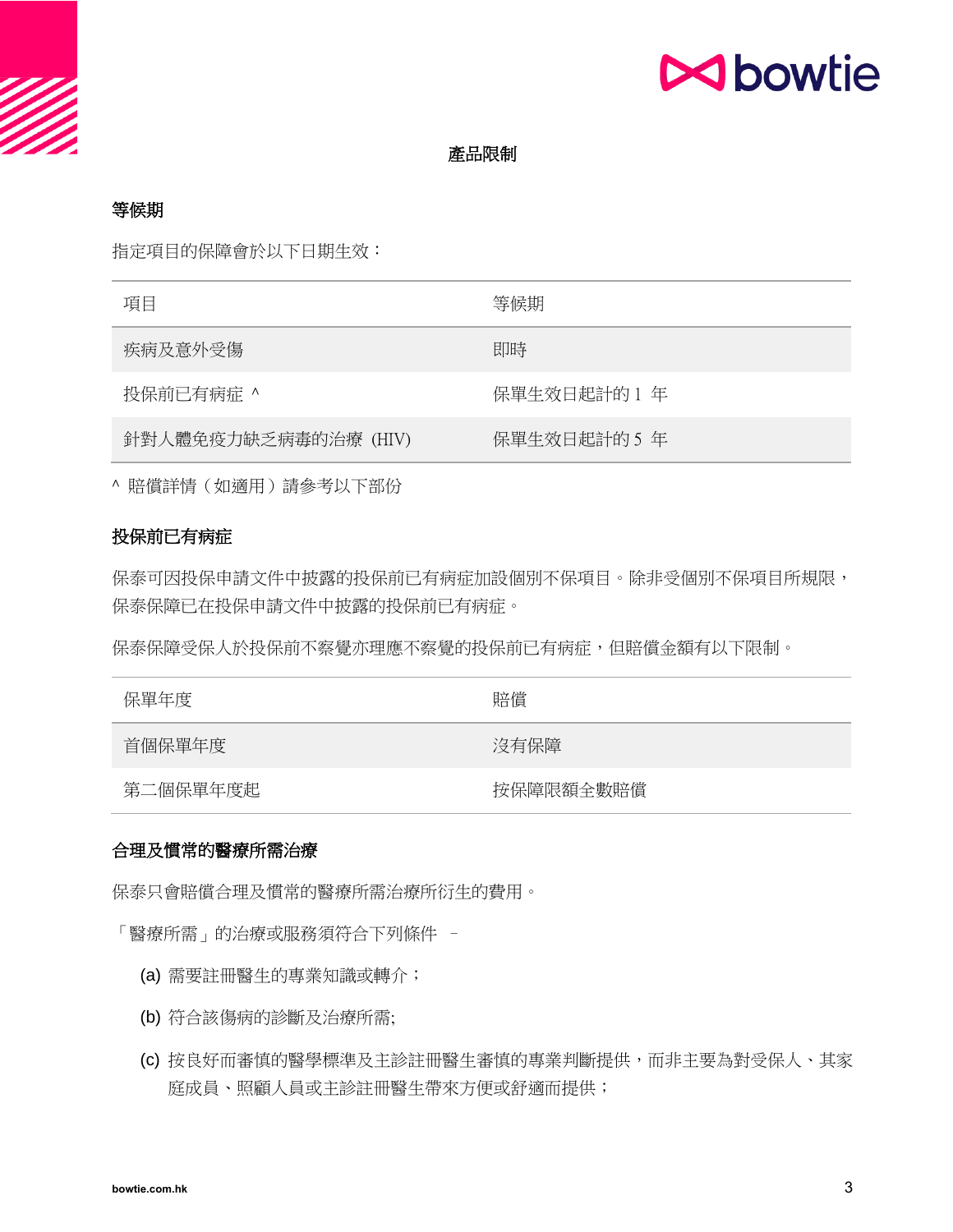

(d) 在環境最適當及符合一般公認的醫療標準的設備下,提供醫療服務;及

(e) 按主診註冊醫生審慎的專業判斷,以最適當的水平向受保人安全及有效地提供。

「合理及慣常」是指就醫療服務的收費而言,對情況類似的人士(例如同性別及相近年齡),就類似 傷病提供類似治療、服務或物料時,不超過當地相關醫療服務供應者收取的一般收費範圍的水平。 合理及慣常的收費水平由保泰合理及絕對真誠地決定,在任何情況下,此收費不得高於實際收費。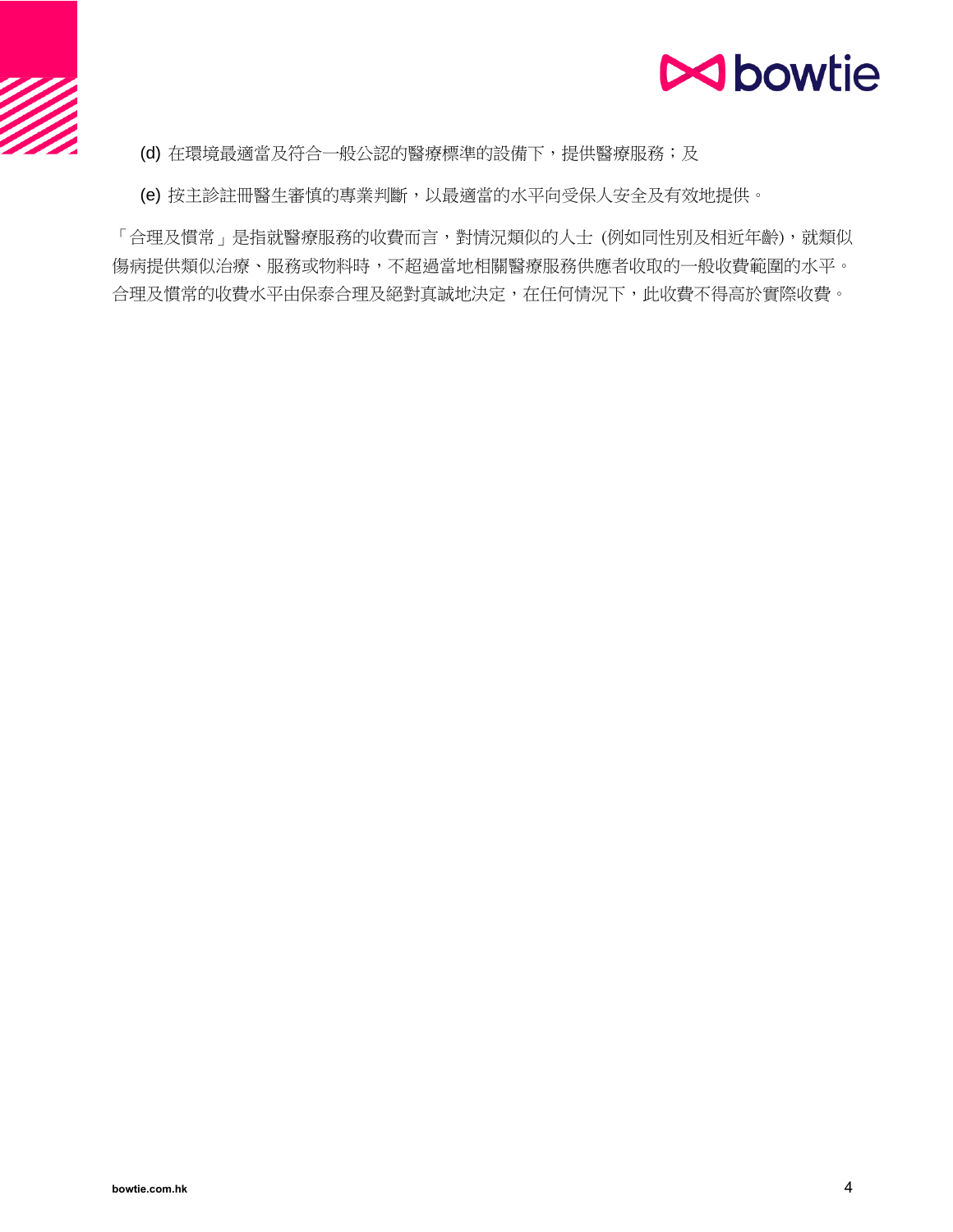# **M**bowtie

## **KEY PRODUCT RISKS**

## **Credit and Solvency Risk**

The payment of benefits under this plan is subject to Bowtie's credit risk and solvency. In the event of Bowtie's insolvency, you may lose the coverages stipulated in this policy in addition to any premiums you have paid.

#### **Inflation Risk**

Due to inflation, the costs of medical diagnoses and treatments may rise and the amount of benefit payable may become insufficient to meet your future medical needs even if Bowtie's full contractual obligations are met. Policy Holders are advised to consider the likely impact of future medical cost inflation when choosing a plan.

Where permitted under the relevant regulations, benefit amounts and/or standard premium rates of this plan may be revised by Bowtie from time to time to reflect the impact of medical inflation.

#### **Premium Adjustment Risk**

Standard premium rates are not guaranteed and are subject to change on an overall Portfolio basis, based on the emerging experience of Bowtie in relation to claims, persistency and expenses, medical cost inflation and any change in the benefit structure. Therefore, renewal premiums may be higher or lower than the premium currently reflected.

## **Termination**

This policy will be terminated on the earliest of the followings –

- (a) non-payment of premiums after 31 days from the premium due date;
- (b) the day immediately following the death of the Insured Person; or
- (c) Bowtie has ceased to have the requisite authorisation under the Insurance Ordinance to write or continue to write this policy.

If the Insured Person is confined or undergoing Prescribed Non-surgical Cancer Treatment when this policy is terminated due to (a) or (c), expenses incurred for that confinement or treatment will still be covered until the Insured Person is discharged / the treatment is completed, or 30 day after the policy's termination (whichever is earlier).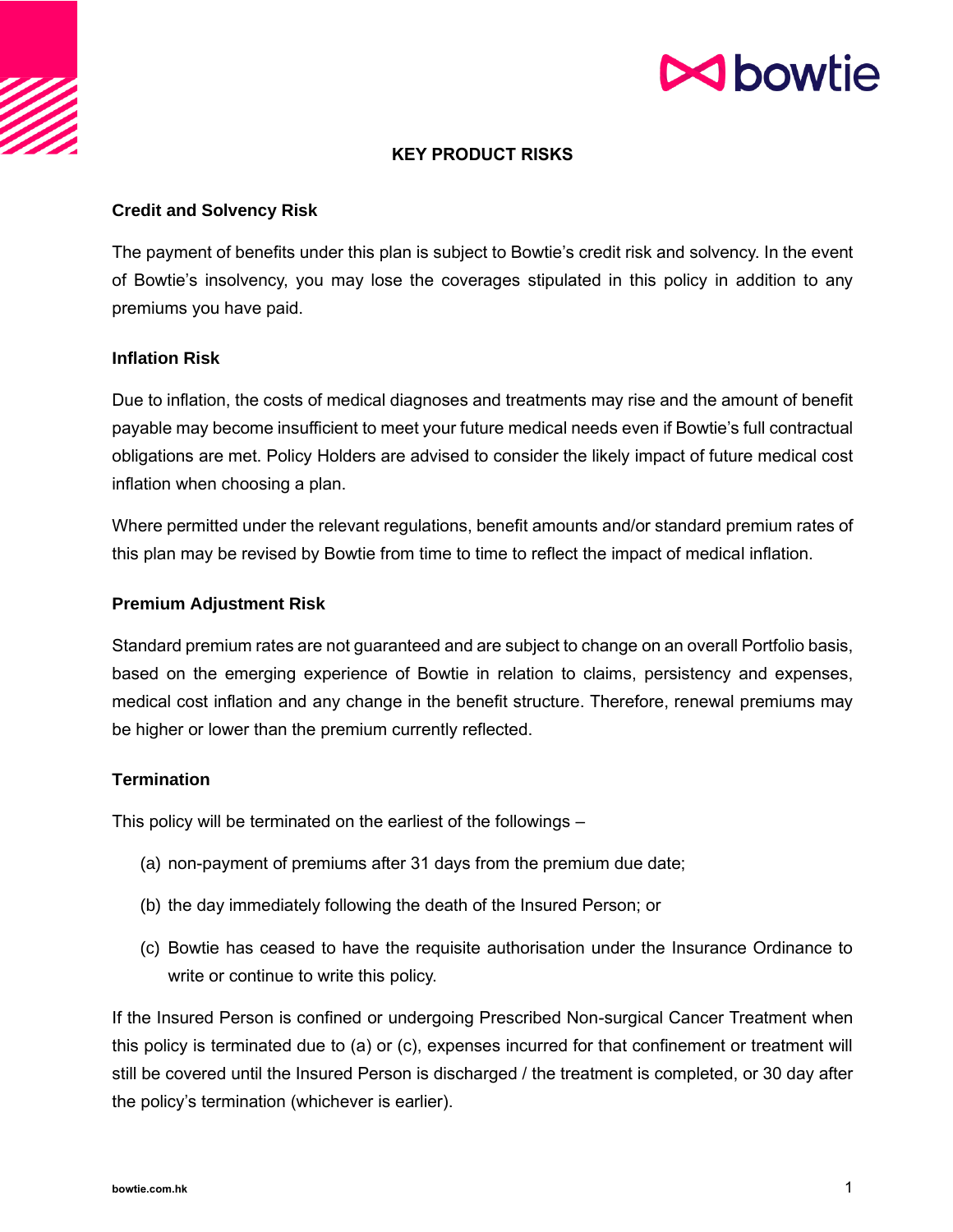



## **Product Features Revision**

Bowtie reserves the right to revise the terms and benefits upon policy renewal by giving 30 days' advance written notice. As a registered VHIS provider, we guarantee that the revised terms and benefits will not be less favourable than those under the existing version or the latest version of the terms and benefits of the Standard Plan published by the Government at the time of renewal.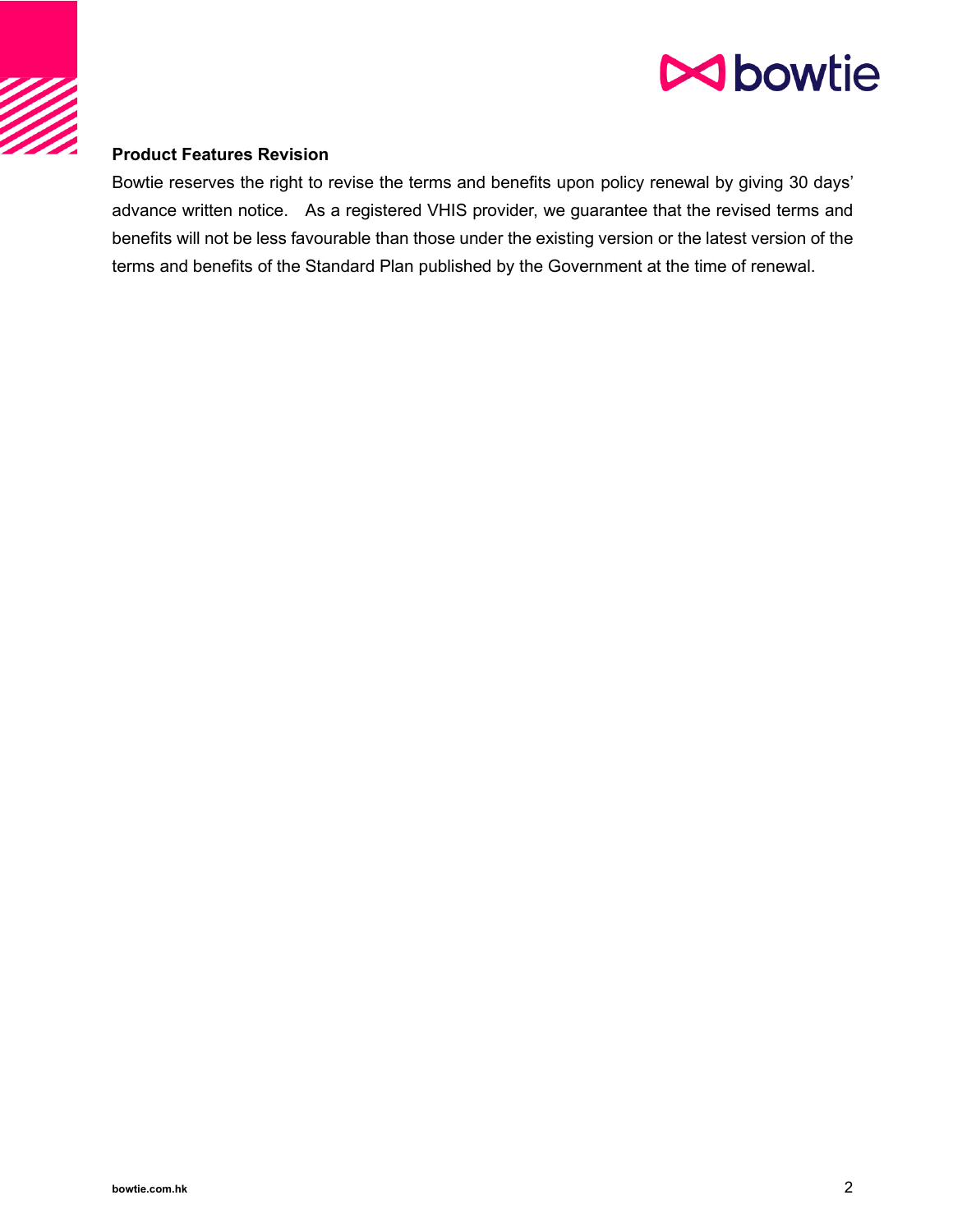

# **M**bowtie

## **KEY EXCLUSIONS**

Under this plan, Bowtie will not pay any benefit in relation to or arising from the following:

- Treatments, procedures, medications, tests or services which are not Medically Necessary;
- Confinement solely for the purpose of diagnostic procedures or allied health services, unless such procedure or service is recommended by a Registered Medical Practitioner, or cannot be effectively performed in a day case setting;
- Treatment of Human Immunodeficiency Virus ("HIV") and its related disability, which is contracted before the Policy Effective Date or within 5 years after policy issuance (except cases where HIV and its related disability is caused by sexual assault, medical assistance, organ transplant, blood transfusions or blood donation, or infection at birth);
- Dependence, overdose or influence of drugs, alcohol, narcotics or similar drugs or agents;
- Self-inflicted injuries or attempted suicide, illegal activity, or venereal and sexually transmitted disease or its sequelae;
- Beautification or cosmetic purposes, unless necessitated by injury caused by an Accident and the Insured Person receives the Medical Services within 90 days of the Accident;
- Correction of visual acuity or refractive errors that can be corrected by fitting of spectacles or contact lens;
- Prophylactic treatment or preventive care (except treatments, monitoring, investigation or procedures with the purpose of avoiding complications, removal of pre-malignant conditions, and prevention of recurrence of complication);
- Dental treatment and oral and maxillofacial procedures performed by a dentist (except for emergency treatment and surgery during Confinement arising from an Accident);
- Medical Services and counselling services relating to maternity conditions and its complications or sexual dysfunction;
- Purchase of durable medical equipment or appliances;
- Traditional Chinese medicine treatment;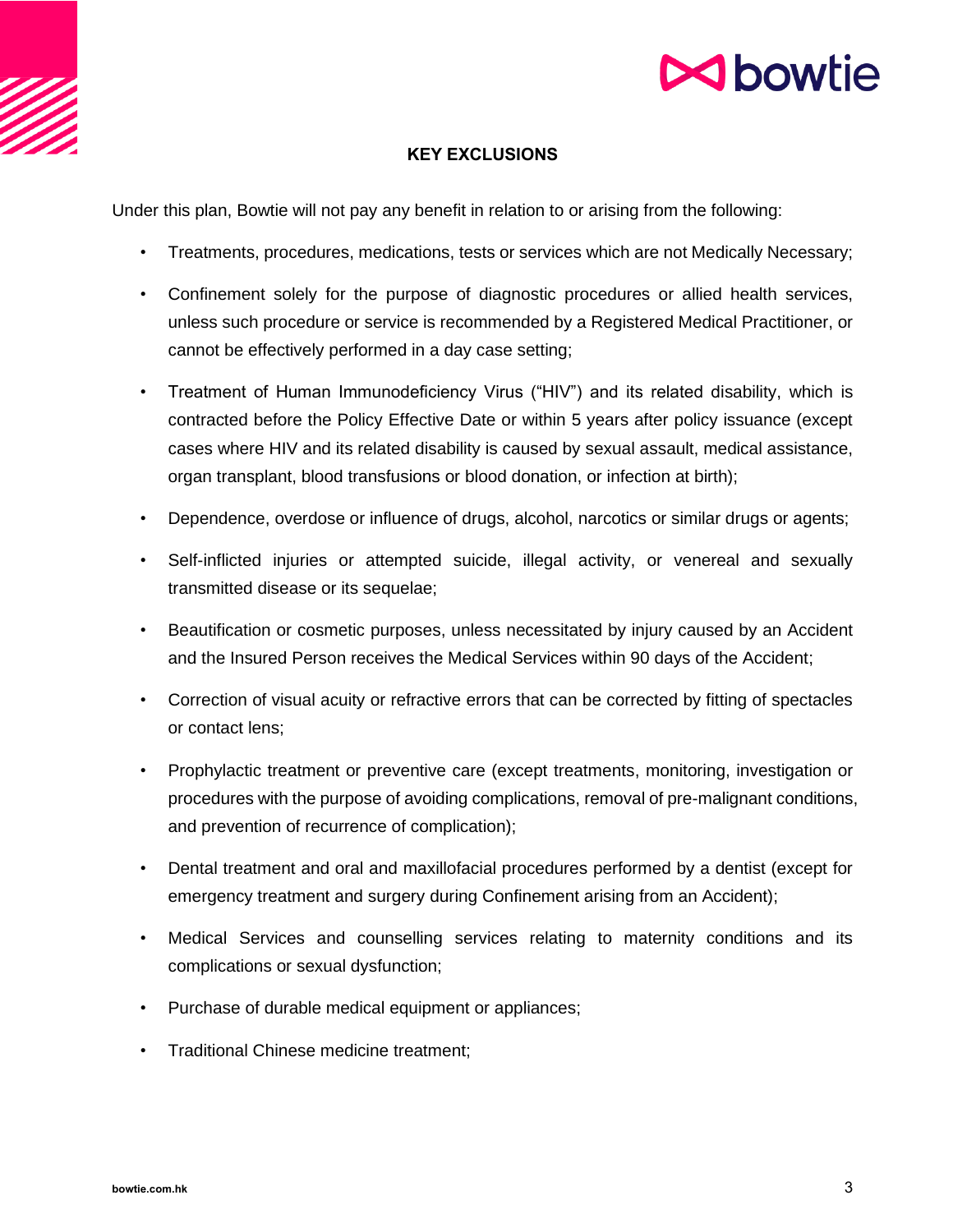



- Experimental or unproven medical technology or procedure in accordance with the common standard, or not approved by the recognised authority, in the locality where the treatment, procedure, test or service is received;
- Congenital Conditions which have manifested or been diagnosed before the Insured Person attained the age of 8;
- Treatment for Disability arising from war, civil war, invasion, acts of foreign enemies, hostilities, rebellion, revolution, insurrection, or military or usurped power; or
- Reimbursements under any law, or medical program or insurance policy provided by any government, company or other third party.

The above list is for reference only. You should refer to the "General Exclusions" section in the Terms and Conditions of this plan for the complete list and details of exclusions.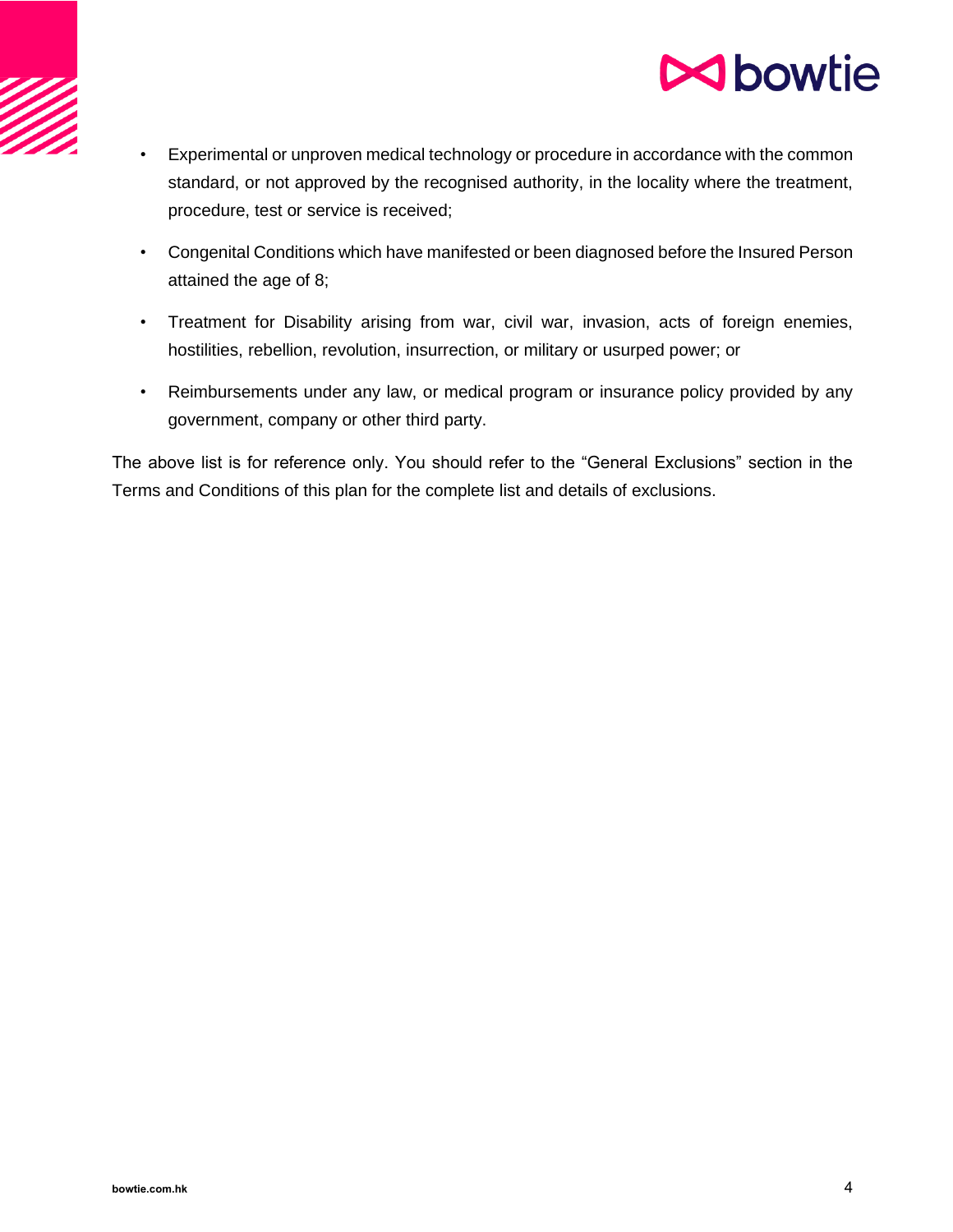# **N**bowtie

## **PRODUCT LIMITATIONS**

## **Waiting Period**

Coverage for specific items will be effective on the following dates:

| <b>Items</b>                                                | <b>Waiting Period</b>               |
|-------------------------------------------------------------|-------------------------------------|
| Illness or accidental injury                                | Immediately                         |
| Pre-existing Conditions ^                                   | 1 Year after Policy Effective Date  |
| Treatments related to Human<br>Immunodeficiency Virus (HIV) | 5 Years after Policy Effective Date |

^ Please refer to the following section for details of reimbursement structure (where applicable).

#### **Pre-existing Conditions**

Bowtie may impose case-based exclusions by reason of pre-existing conditions that are notified to Bowtie in the application. Expenses arising from pre-existing conditions that are notified to Bowtie are subject to case-based exclusion(s) (if any).

Expenses arising from pre-existing conditions that the Insured Person was not aware of and would not reasonably have been aware of are covered, but are subject to the following reimbursement arrangement.

| Time                                | <b>Reimbursement</b> |
|-------------------------------------|----------------------|
| 1 <sup>st</sup> Policy Year         | No coverage          |
| 2 <sup>nd</sup> Policy Year onwards | Full coverage        |

#### **Medically necessary treatment predicated on a reasonable and customary basis**

Bowtie only covers expenses of medically necessary treatment predicated on a reasonable and customary basis.

"Medically necessary" means that the treatment or service must –

(a) require the expertise of, or be referred by, a registered medical practitioner;